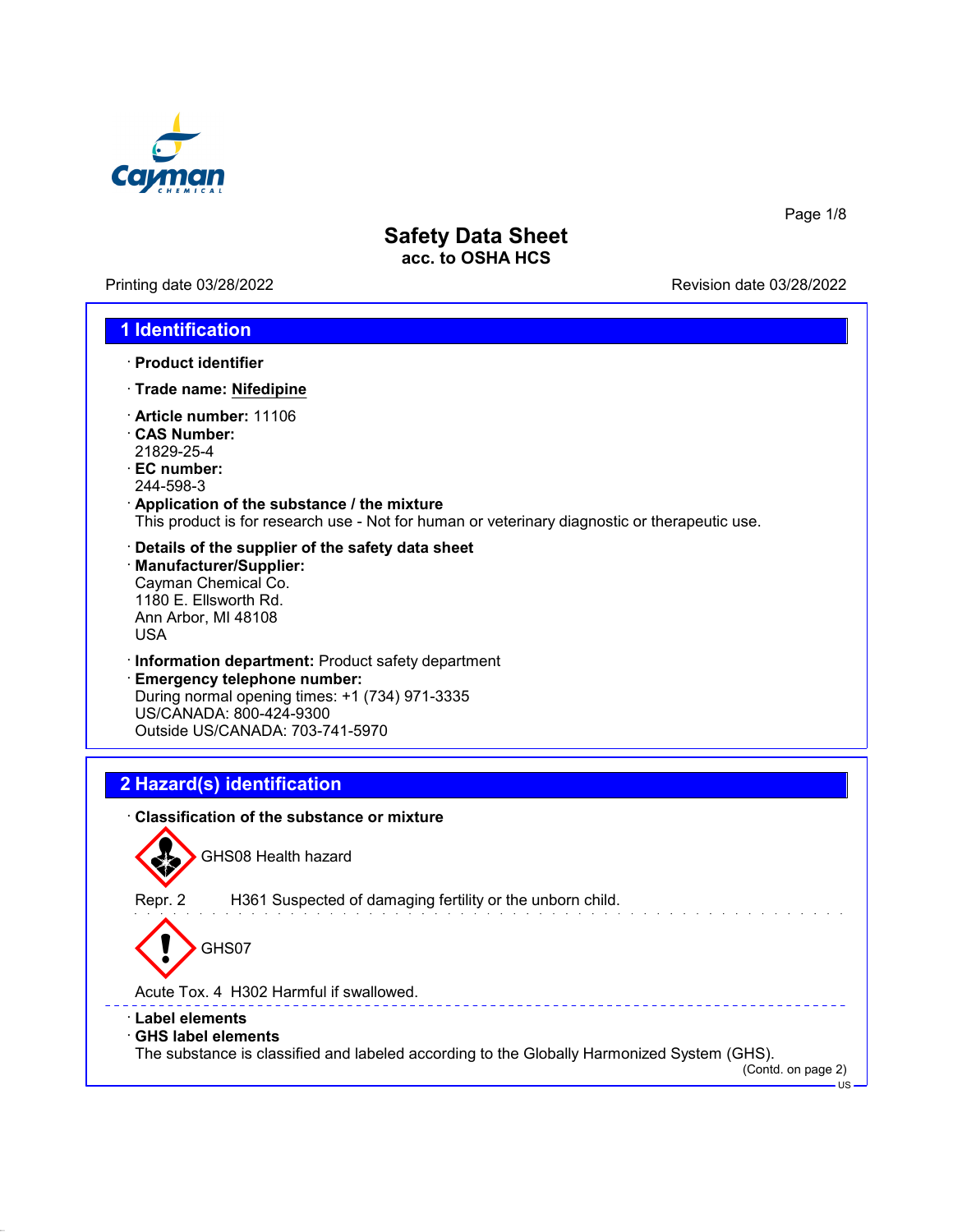Printing date 03/28/2022 Revision date 03/28/2022

# **Trade name: Nifedipine**

| · Hazard pictograms                                                                                                                                                                                                                                                                                                                                                                                                                                                                                                                                                                                                                                                                                                                                                                                                                                                                                                                  | (Contd. from page 1) |
|--------------------------------------------------------------------------------------------------------------------------------------------------------------------------------------------------------------------------------------------------------------------------------------------------------------------------------------------------------------------------------------------------------------------------------------------------------------------------------------------------------------------------------------------------------------------------------------------------------------------------------------------------------------------------------------------------------------------------------------------------------------------------------------------------------------------------------------------------------------------------------------------------------------------------------------|----------------------|
|                                                                                                                                                                                                                                                                                                                                                                                                                                                                                                                                                                                                                                                                                                                                                                                                                                                                                                                                      |                      |
| GHS08<br>GHS07                                                                                                                                                                                                                                                                                                                                                                                                                                                                                                                                                                                                                                                                                                                                                                                                                                                                                                                       |                      |
| <b>Signal word Warning</b><br>$\cdot$ Hazard statements<br>H302 Harmful if swallowed.<br>H361 Suspected of damaging fertility or the unborn child.<br>· Precautionary statements<br>P201<br>Obtain special instructions before use.<br>P <sub>202</sub><br>Do not handle until all safety precautions have been read and understood.<br>P264<br>Wash thoroughly after handling.<br>P270<br>Do not eat, drink or smoke when using this product.<br>P280<br>Wear protective gloves/protective clothing/eye protection/face protection.<br>P301+P312 If swallowed: Call a poison center/doctor if you feel unwell.<br>P330<br>Rinse mouth.<br>P308+P313 IF exposed or concerned: Get medical advice/attention.<br>P405<br>Store locked up.<br>P <sub>501</sub><br>Dispose of contents/container in accordance with local/regional/national/international<br>regulations.<br><b>Classification system:</b><br>NFPA ratings (scale 0 - 4) |                      |
| Health $= 2$<br>Fire $= 0$<br>Reactivity = $0$                                                                                                                                                                                                                                                                                                                                                                                                                                                                                                                                                                                                                                                                                                                                                                                                                                                                                       |                      |
| HMIS-ratings (scale 0 - 4)                                                                                                                                                                                                                                                                                                                                                                                                                                                                                                                                                                                                                                                                                                                                                                                                                                                                                                           |                      |
| <b>HEALTH</b><br>$\boxed{2}$<br>Health $= 2$<br>$\boxed{0}$<br>Fire = $0$<br><b>FIRE</b><br>Reactivity = $0$<br><b>REACTIVITY</b> 0                                                                                                                                                                                                                                                                                                                                                                                                                                                                                                                                                                                                                                                                                                                                                                                                  |                      |
| <b>Other hazards</b><br>· Results of PBT and vPvB assessment<br>PBT: Not applicable.<br>vPvB: Not applicable.                                                                                                                                                                                                                                                                                                                                                                                                                                                                                                                                                                                                                                                                                                                                                                                                                        |                      |
| 3 Composition/information on ingredients                                                                                                                                                                                                                                                                                                                                                                                                                                                                                                                                                                                                                                                                                                                                                                                                                                                                                             |                      |
| <b>Chemical characterization: Substances</b><br><b>CAS No. Description</b><br>21829-25-4 Nifedipine<br>· Identification number(s)<br>EC number: 244-598-3                                                                                                                                                                                                                                                                                                                                                                                                                                                                                                                                                                                                                                                                                                                                                                            | $US -$               |

(Contd. on page 3)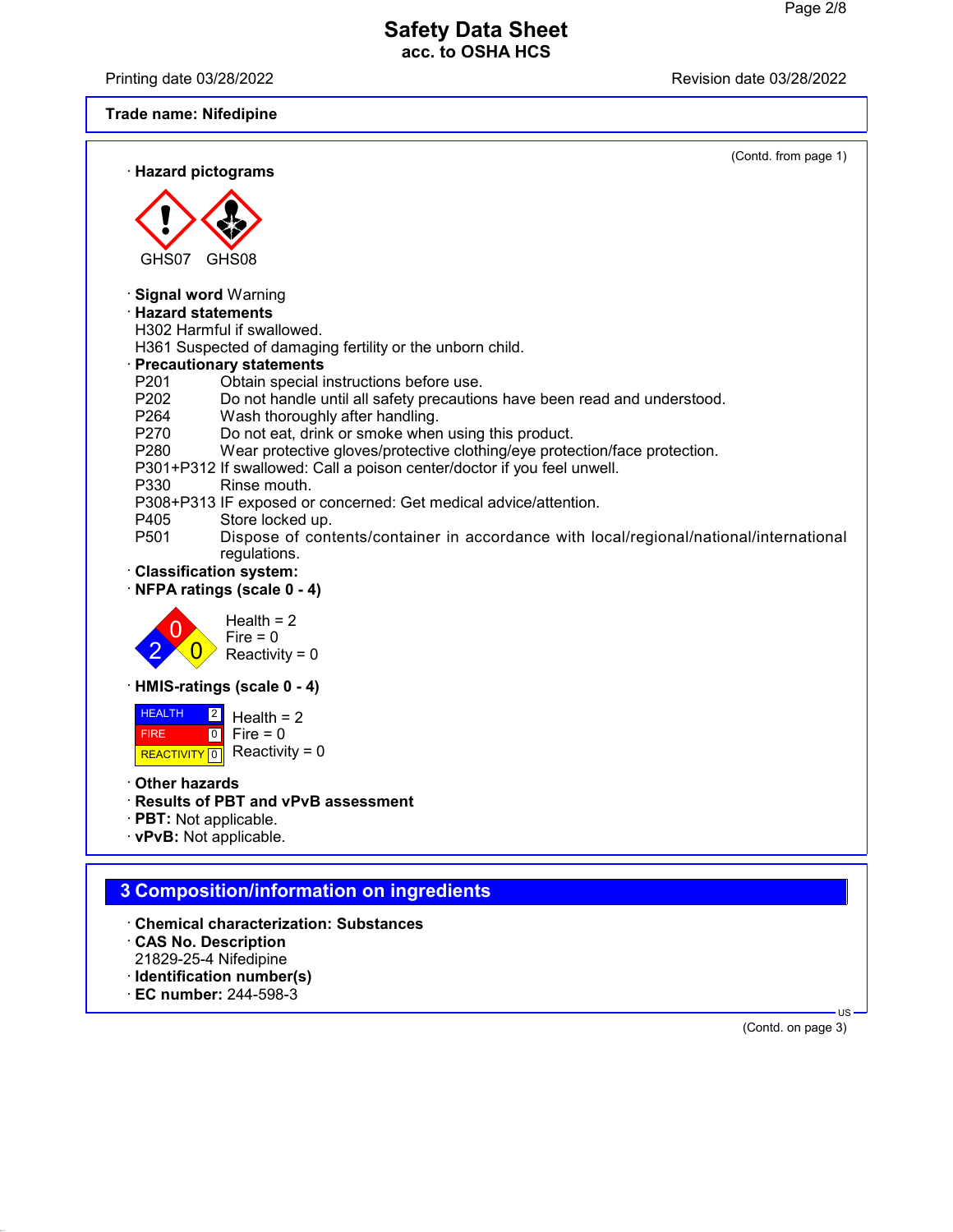Printing date 03/28/2022 Revision date 03/28/2022

(Contd. from page 2)

#### **Trade name: Nifedipine**

**4 First-aid measures**

· **Description of first aid measures**

#### · **General information:**

- Symptoms of poisoning may even occur after several hours; therefore medical observation for at least 48 hours after the accident.
- · **After inhalation:** Supply fresh air; consult doctor in case of complaints.
- · **After skin contact:** Generally the product does not irritate the skin.
- · **After eye contact:** Rinse opened eye for several minutes under running water.
- · **After swallowing:** Immediately call a doctor.
- · **Information for doctor:**
- · **Most important symptoms and effects, both acute and delayed** May cause anemia, cough, CNS depression, drowsiness, headache, heart damage, lassitude (weakness, exhaustion), liver damage, narcosis, reproductive effects, teratogenic effects. No further relevant information available.
- · **Indication of any immediate medical attention and special treatment needed** No further relevant information available.

### **5 Fire-fighting measures**

- · **Extinguishing media**
- · **Suitable extinguishing agents:** Use fire fighting measures that suit the environment. A solid water stream may be inefficient.
- · **Special hazards arising from the substance or mixture** No further relevant information available.
- · **Advice for firefighters**
- · **Protective equipment:** No special measures required.

### **6 Accidental release measures**

- · **Personal precautions, protective equipment and emergency procedures** Not required.
- · **Environmental precautions:** Do not allow to enter sewers/ surface or ground water.
- · **Methods and material for containment and cleaning up:** Dispose contaminated material as waste according to item 13.
- **Reference to other sections** See Section 7 for information on safe handling. See Section 8 for information on personal protection equipment. See Section 13 for disposal information.
- · **Protective Action Criteria for Chemicals**
- · **PAC-1:** Substance is not listed.
- · **PAC-2:** Substance is not listed.
- · **PAC-3:** Substance is not listed.

# **7 Handling and storage**

- · **Handling:**
- · **Precautions for safe handling**

No special precautions are necessary if used correctly.

Avoid breathing dust/fume/gas/mist/vapours/spray.

Avoid prolonged or repeated exposure.

Keep away from sources of ignition.

Take precautionary measures against static discharge.re.

(Contd. on page 4)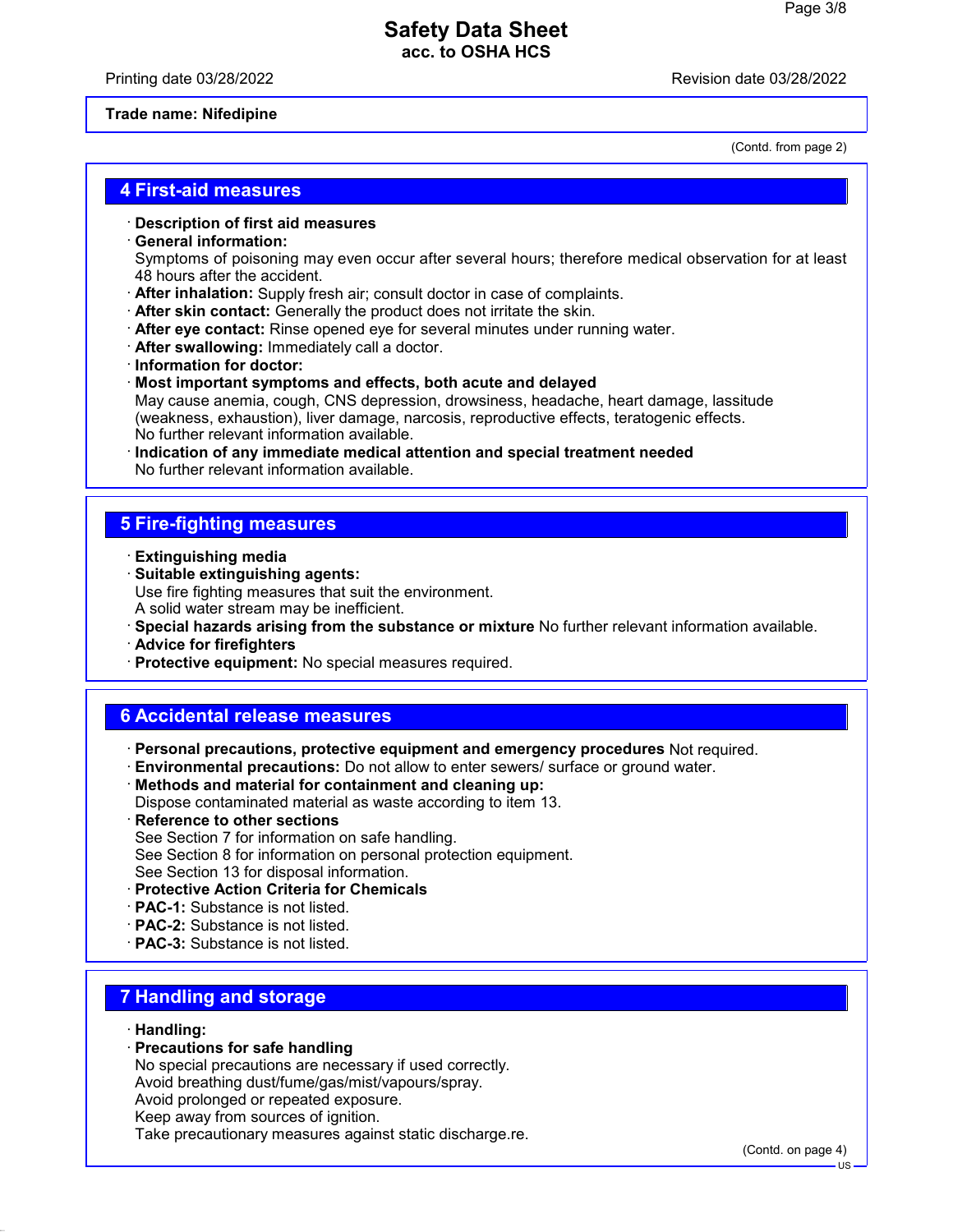Printing date 03/28/2022 Revision date 03/28/2022

#### **Trade name: Nifedipine**

(Contd. from page 3)

- · **Information about protection against explosions and fires:** No special measures required.
- · **Conditions for safe storage, including any incompatibilities**
- · **Storage:** Store in accordance with information listed on the product insert.
- · **Requirements to be met by storerooms and receptacles:** No special requirements.
- · **Information about storage in one common storage facility:** Not required.
- · **Further information about storage conditions:** None.
- · **Specific end use(s)** No further relevant information available.

### **8 Exposure controls/personal protection**

- · **Additional information about design of technical systems:** No further data; see item 7.
- · **Control parameters**
- · **Components with limit values that require monitoring at the workplace:** Not required.
- · **Additional information:** The lists that were valid during the creation were used as basis.
- · **Exposure controls**
- · **Personal protective equipment:**
- · **General protective and hygienic measures:**

Keep away from foodstuffs, beverages and feed.

Wash hands before breaks and at the end of work.

- · **Breathing equipment:** Not required.
- · **Protection of hands:**

The glove material has to be impermeable and resistant to the product/ the substance/ the preparation. Due to missing tests no recommendation to the glove material can be given for the product/ the preparation/ the chemical mixture.

Selection of the glove material on consideration of the penetration times, rates of diffusion and the degradation

· **Material of gloves**

The selection of the suitable gloves does not only depend on the material, but also on further marks of quality and varies from manufacturer to manufacturer.

#### **Penetration time of glove material**

The exact break through time has to be found out by the manufacturer of the protective gloves and has to be observed.

· **Eye protection:** Not required.

| Information on basic physical and chemical properties         |  |
|---------------------------------------------------------------|--|
|                                                               |  |
| Solid                                                         |  |
| Not determined.                                               |  |
| Characteristic                                                |  |
| C <sub>17</sub> H <sub>18</sub> N <sub>2</sub> O <sub>6</sub> |  |
| 346.3 g/mol                                                   |  |
| Not determined.                                               |  |
| Not applicable.                                               |  |
|                                                               |  |
| 172-174 °C (341.6-345.2 °F)                                   |  |
|                                                               |  |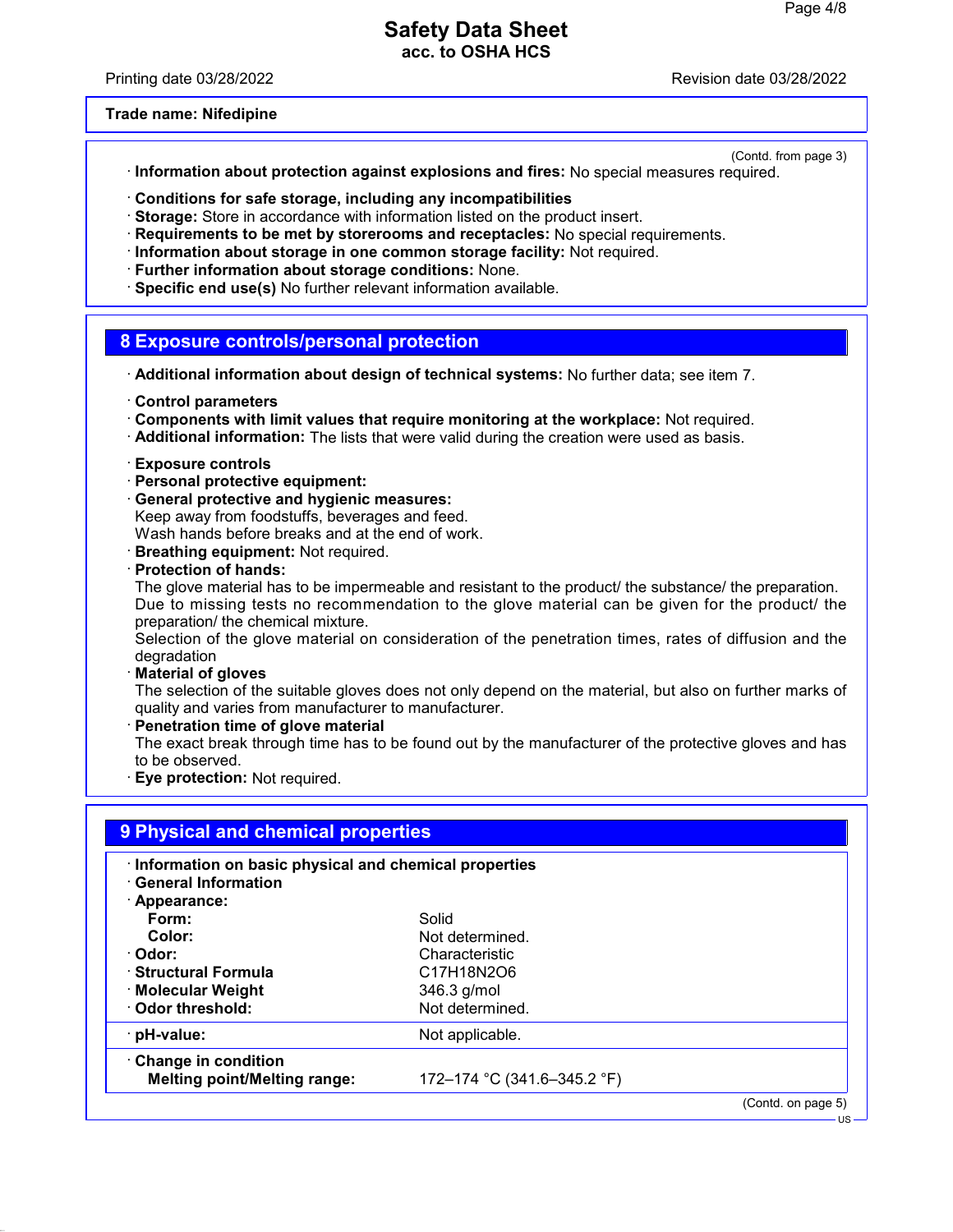Printing date 03/28/2022 Revision date 03/28/2022

**Trade name: Nifedipine**

| <b>Boiling point/Boiling range:</b><br>Undetermined.<br>Not applicable.<br>Product is not flammable.<br>Not determined.<br>Not determined.<br>Product does not present an explosion hazard.<br>Lower:<br>Not determined.<br>Not determined.<br>Upper:<br>Not applicable.<br>Not determined.<br>Not determined.<br>Not applicable.<br>Not applicable.<br>Water:<br>Not determined.<br>· Partition coefficient (n-octanol/water): Not determined.<br>· Viscosity: |                                                                                     | (Contd. from page 4)                                                    |
|-----------------------------------------------------------------------------------------------------------------------------------------------------------------------------------------------------------------------------------------------------------------------------------------------------------------------------------------------------------------------------------------------------------------------------------------------------------------|-------------------------------------------------------------------------------------|-------------------------------------------------------------------------|
|                                                                                                                                                                                                                                                                                                                                                                                                                                                                 |                                                                                     |                                                                         |
|                                                                                                                                                                                                                                                                                                                                                                                                                                                                 | · Flash point:                                                                      |                                                                         |
|                                                                                                                                                                                                                                                                                                                                                                                                                                                                 | · Flammability (solid, gaseous):                                                    |                                                                         |
|                                                                                                                                                                                                                                                                                                                                                                                                                                                                 | <b>Decomposition temperature:</b>                                                   |                                                                         |
|                                                                                                                                                                                                                                                                                                                                                                                                                                                                 | · Auto igniting:                                                                    |                                                                         |
|                                                                                                                                                                                                                                                                                                                                                                                                                                                                 | Danger of explosion:                                                                |                                                                         |
|                                                                                                                                                                                                                                                                                                                                                                                                                                                                 | <b>Explosion limits:</b>                                                            |                                                                         |
|                                                                                                                                                                                                                                                                                                                                                                                                                                                                 |                                                                                     |                                                                         |
|                                                                                                                                                                                                                                                                                                                                                                                                                                                                 | · Vapor pressure:                                                                   |                                                                         |
|                                                                                                                                                                                                                                                                                                                                                                                                                                                                 | · Density:<br><b>Relative density</b><br>· Vapor density<br><b>Evaporation rate</b> |                                                                         |
|                                                                                                                                                                                                                                                                                                                                                                                                                                                                 | · Solubility in / Miscibility with                                                  |                                                                         |
|                                                                                                                                                                                                                                                                                                                                                                                                                                                                 |                                                                                     |                                                                         |
| Kinematic:<br>Not applicable.<br><b>SOLUBILITY</b><br>10): 0.1 mg/ml; Ethanol: 3 mg/ml                                                                                                                                                                                                                                                                                                                                                                          | Dynamic:                                                                            | Not applicable.<br>DMF: 30 mg/ml; DMSO: 30 mg/ml; DMSO:PBS (pH 7.2) (1: |
| No further relevant information available.                                                                                                                                                                                                                                                                                                                                                                                                                      | <b>Other information</b>                                                            |                                                                         |

# **10 Stability and reactivity**

· **Reactivity** No further relevant information available.

- · **Chemical stability**
- · **Thermal decomposition / conditions to be avoided:**
- No decomposition if used according to specifications.
- · **Possibility of hazardous reactions** No dangerous reactions known.
- · **Conditions to avoid** No further relevant information available.
- · **Incompatible materials:** strong oxidizing agents
- · **Hazardous decomposition products:** carbon dioxide, carbon monoxide, nitrogen oxides

### **11 Toxicological information**

- · **RTECS Number** US7975000
- · **Information on toxicological effects**
- · **Acute toxicity:**

### · **LD/LC50 values that are relevant for classification:**

Oral TDLO 0.143 ml/kg (man)

LD50  $\vert$  1,022 mg/kg (rat)

(Contd. on page 6) US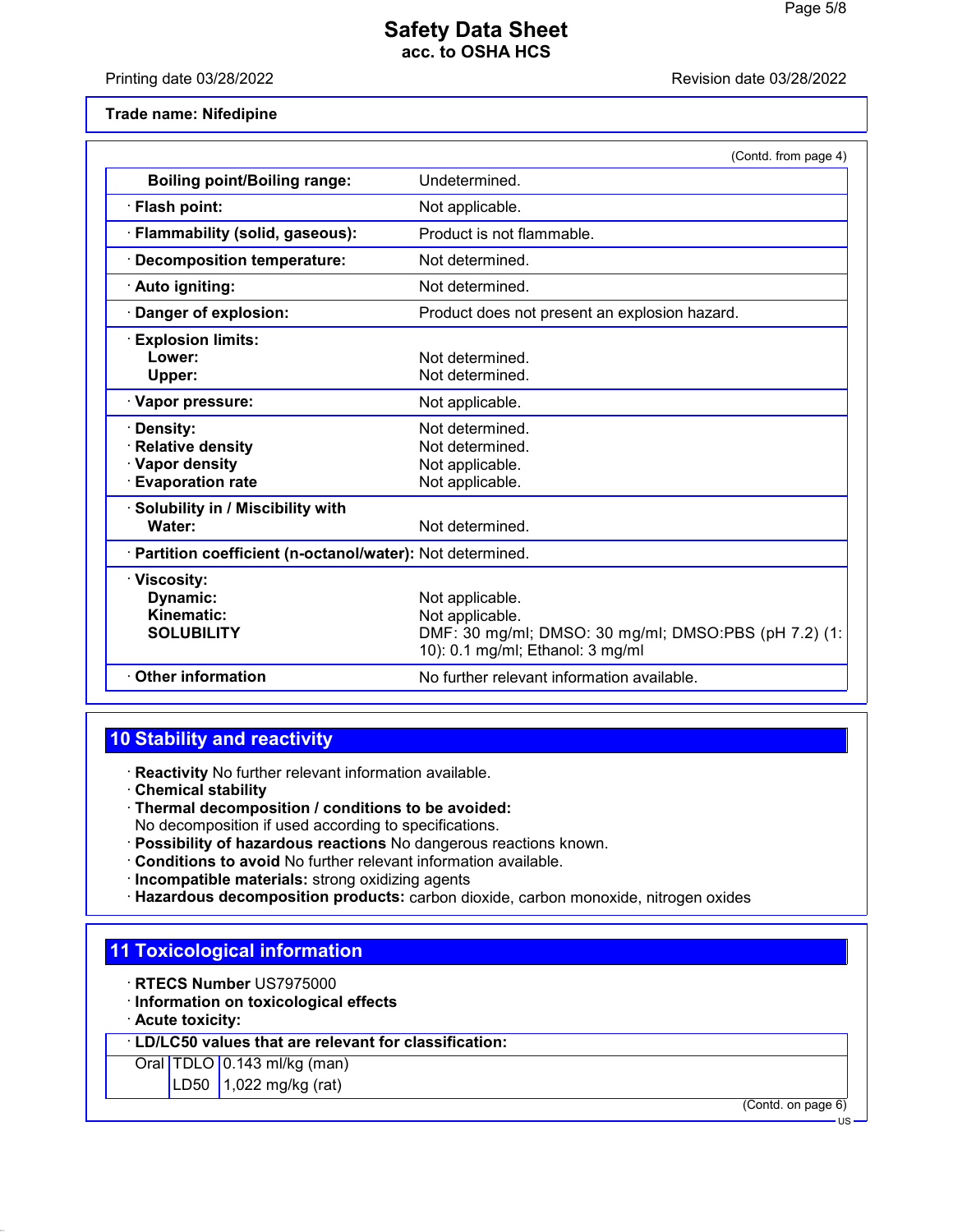Printing date 03/28/2022 Revision date 03/28/2022

(Contd. from page 5)

#### **Trade name: Nifedipine**

· **Primary irritant effect:**

- · **on the skin:** No irritant effect.
- · **on the eye:** No irritating effect.
- · **Sensitization:** No sensitizing effects known.
- · **Additional toxicological information:**
- · **Carcinogenic categories**
- · **IARC (International Agency for Research on Cancer)** Substance is not listed.
- · **NTP (National Toxicology Program)** Substance is not listed.
- · **OSHA-Ca (Occupational Safety & Health Administration)** Substance is not listed.

## **12 Ecological information**

- · **Toxicity**
- · **Aquatic toxicity:** No further relevant information available.
- · **Persistence and degradability** No further relevant information available.
- · **Behavior in environmental systems:**
- · **Bioaccumulative potential** No further relevant information available.
- · **Mobility in soil** No further relevant information available.
- · **Additional ecological information:**

· **General notes:**

Water hazard class 1 (Assessment by list): slightly hazardous for water

Do not allow undiluted product or large quantities of it to reach ground water, water course or sewage system.

- · **Results of PBT and vPvB assessment**
- · **PBT:** Not applicable.
- · **vPvB:** Not applicable.
- · **Other adverse effects** No further relevant information available.

## **13 Disposal considerations**

- · **Waste treatment methods**
- · **Recommendation:**

Must not be disposed of together with household garbage. Do not allow product to reach sewage system.

- · **Uncleaned packagings:**
- · **Recommendation:** Disposal must be made according to official regulations.

| · UN-Number                  |               |  |
|------------------------------|---------------|--|
| · DOT, IMDG, IATA            | not regulated |  |
| · UN proper shipping name    |               |  |
| · DOT, IMDG, IATA            | not regulated |  |
| · Transport hazard class(es) |               |  |
| · DOT, ADN, IMDG, IATA       |               |  |
| · Class                      | not regulated |  |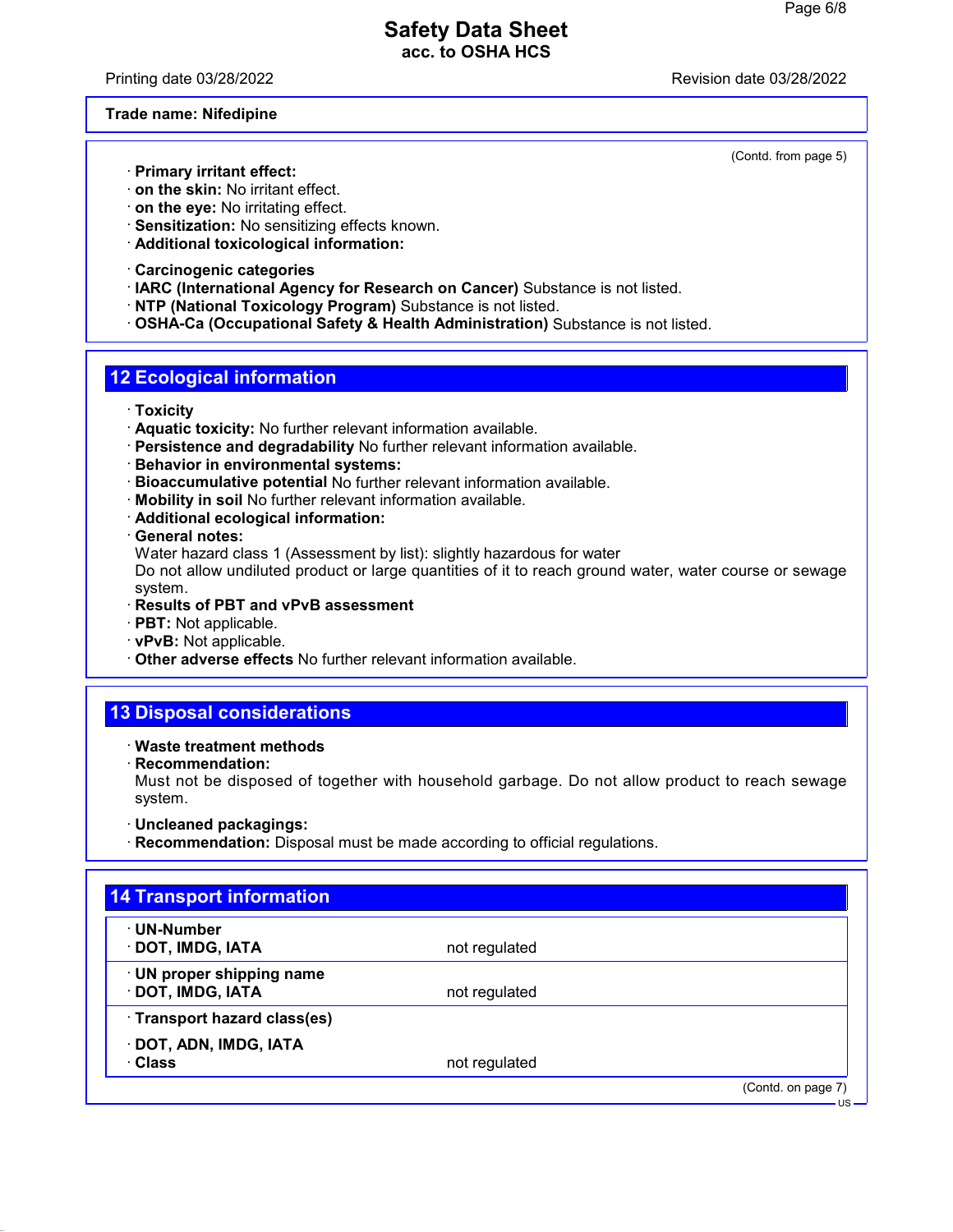Printing date 03/28/2022 **Printing date 03/28/2022** 

**Trade name: Nifedipine**

(Contd. from page 6)

| Packing group<br>· DOT, IMDG, IATA           | not regulated   |  |
|----------------------------------------------|-----------------|--|
|                                              |                 |  |
| · Environmental hazards:                     | Not applicable. |  |
| Special precautions for user                 | Not applicable. |  |
| • Transport in bulk according to Annex II of |                 |  |
| <b>MARPOL73/78 and the IBC Code</b>          | Not applicable. |  |
| · UN "Model Regulation":                     | not regulated   |  |

## **15 Regulatory information**

· **Safety, health and environmental regulations/legislation specific for the substance or mixture** No further relevant information available.

· **Sara**

- · **Section 355 (extremely hazardous substances):** Substance is not listed.
- · **Section 313 (Specific toxic chemical listings):** Substance is not listed.
- · **TSCA (Toxic Substances Control Act):** Substance is not listed.
- · **Hazardous Air Pollutants** Substance is not listed.

· **Proposition 65**

- · **Chemicals known to cause cancer:** Substance is not listed.
- · **Chemicals known to cause reproductive toxicity for females:** Substance is listed.
- · **Chemicals known to cause reproductive toxicity for males:** Substance is listed.
- · **Chemicals known to cause developmental toxicity:** Substance is listed.
- · **Carcinogenic categories**
- · **EPA (Environmental Protection Agency)** Substance is not listed.
- · **TLV (Threshold Limit Value)** Substance is not listed.
- · **NIOSH-Ca (National Institute for Occupational Safety and Health)** Substance is not listed.
- · **Chemical safety assessment:** A Chemical Safety Assessment has not been carried out.

### **16 Other information**

All chemicals may pose unknown hazards and should be used with caution. This SDS applies only to the material as packaged. If this product is combined with other materials, deteriorates, or becomes contaminated, it may pose hazards not mentioned in this SDS. Cayman Chemical Company assumes no responsibility for incidental or consequential damages, including lost profits, arising from the use of these data. It shall be the user's responsibility to develop proper methods of handling and personal protection based on the actual conditions of use. While this SDS is based on technical data judged to be reliable, Cayman Chemical Company assumes no responsibility for the completeness or accuracy of the information contained herein.

- · **Department issuing SDS:** Environment protection department.
- · **Contact:** -
- · **Date of preparation / last revision** 03/28/2022 / -
- · **Abbreviations and acronyms:**
- IMDG: International Maritime Code for Dangerous Goods DOT: US Department of Transportation IATA: International Air Transport Association EINECS: European Inventory of Existing Commercial Chemical Substances CAS: Chemical Abstracts Service (division of the American Chemical Society) NFPA: National Fire Protection Association (USA) HMIS: Hazardous Materials Identification System (USA) LC50: Lethal concentration, 50 percent

(Contd. on page 8)

US